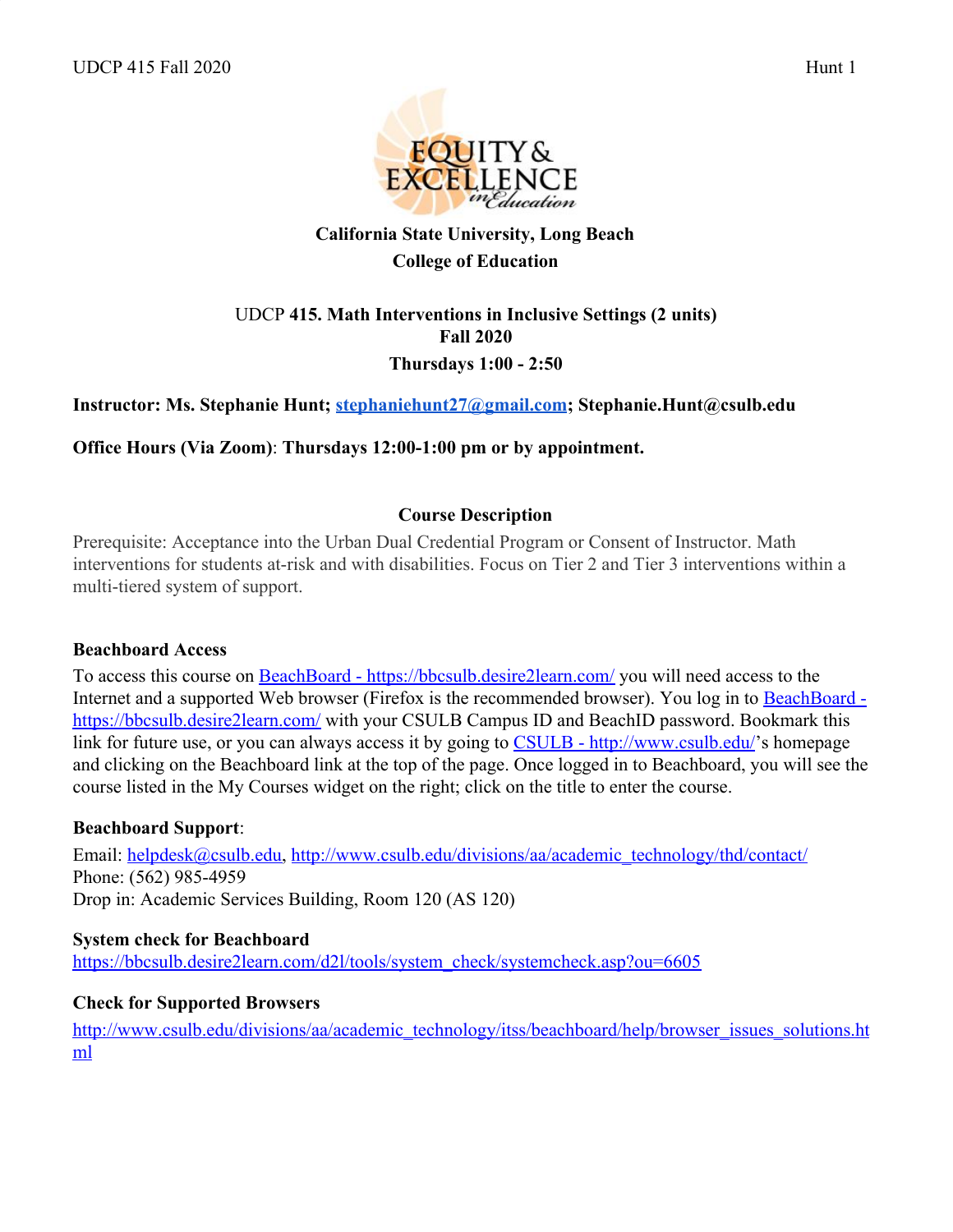# **Beachboard Student Help Site**

http://www.csulb.edu/divisions/aa/academic\_technology/itss/beachboard/help/students/index.html

# **Necessary Technology for Fall 2020**

Access to the internet and the ability to use Zoom for synchronous sessions.

### **College of Education Vision and Mission Statement**

Vision: Equity & Excellence in Education

Mission*:* The College of Education at CSULB is a learning and teaching community that prepares professional educators and practitioners who promote equity and excellence in diverse urban settings through effective pedagogy, evidence-based practices, collaboration, leadership, innovation, scholarship, and advocacy.

# **Teacher Dispositions**

Teacher candidates are expected to demonstrate professionalism in the following ways:

- ❖ Course Work
	- Professional behaviors include display of courtesy toward the professors and classmates, active participation in class sessions, observance of due dates, flexibility regarding field experience activities, and unanticipated changes in the course calendar.
	- Participation includes demonstrating active contribution to class discussions, posing clarification, reflective, and/or information-seeking questions, communicating ideas or concerns with the instructor; and completing all assigned class tasks, class activities, and course assignments.
- ❖ Field Experience Assignment
	- Professional behaviors include display of appropriate demeanor in interacting with children at all times (e.g., use of oral and written communication, attitude toward teaching, learning, students, and physical space, overall attire), awareness of one's personal values and biases, and modeling of ethical behaviors.
	- Preparedness for assignments is essential to quality field experience teaching. Creative teaching is encouraged, but teacher candidate must consult with and seek approval from the classroom teacher prior to implementing a lesson and its accompanying activity. Lack of preparation for field experience teaching (e.g., absence of necessary instructional materials, lesson plan, off-topic instruction, and spur-of-the-moment improvisation) may result in loss of grade points and possible removal from field experience.

# **Course Format**

This course requires students to (1) read, critically analyze, and discuss chapters, articles, and course materials, and (2) generate meaningful discussions concerning the purpose, content, methods, and assessment in math. Students should be prepared (1) to discuss topics and assigned readings during each class meeting and (2) to work collaboratively with peers; and (3) respect peers' perspectives and opinions.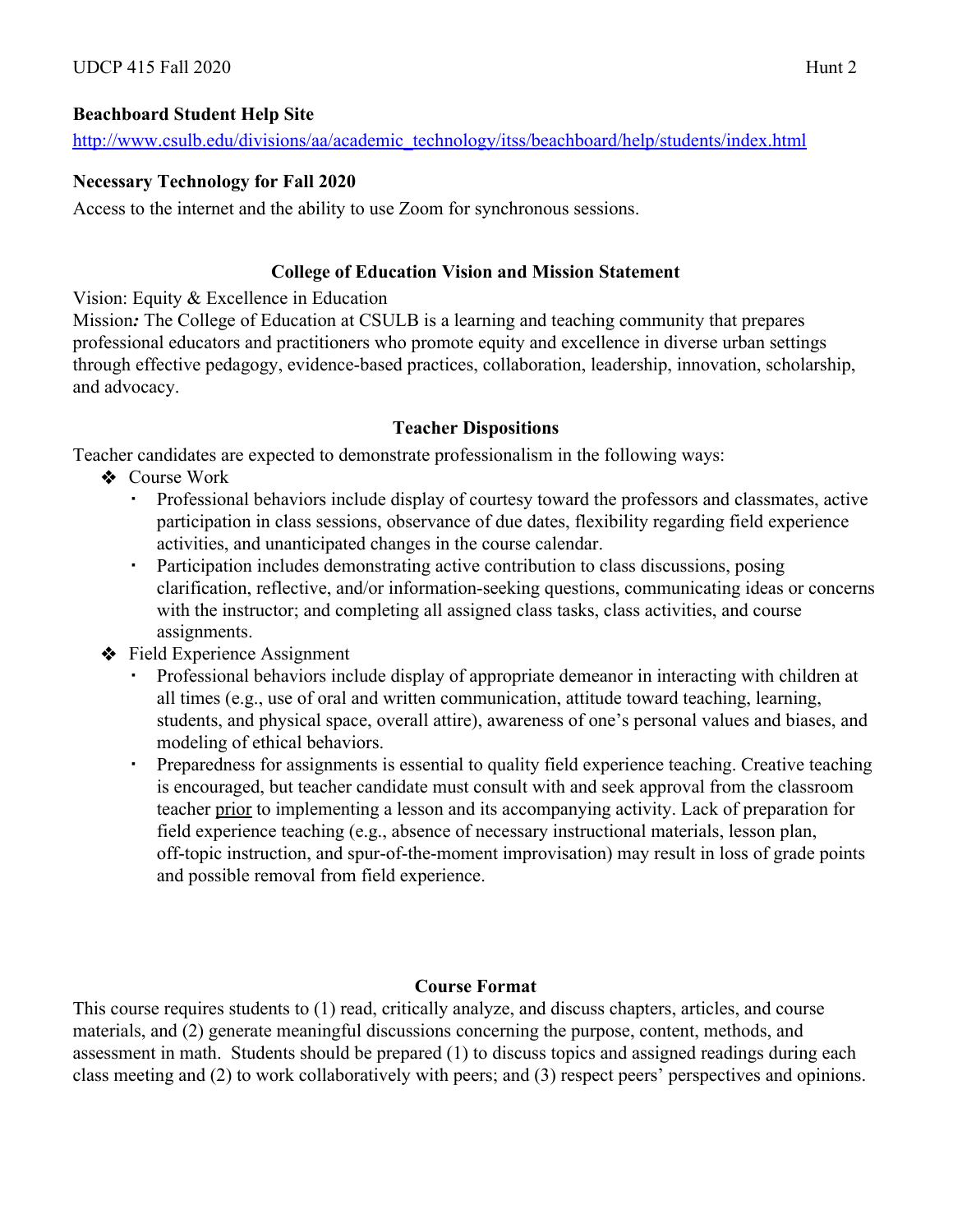# **Required Course Texts**

**Please note**: If you buy an early version of a textbook, the content and page numbers of the early version will be different from those of the current version as listed on this page. You are responsible for completing readings from the current version of the textbook as specified in the course syllabus.

- 1. Echevarria, J. Richards-Tutor, C. & Vogt, M.E. (2015). *Response to intervention (RTI) and English* Learners: Using the SIOP (2<sup>nd</sup> ed). New York: Pearson.
- 2. Vaughn, S., & Bos, C. (2015). *Strategies for Teaching Students with Learning and Behavior Problems* (9th ed.). New York: Pearson.
- 3. Supplementary Readings: Available on Beachboard. We strongly suggest that you download all the articles to your computer.
- 4. California Common Core State Standards Mathematics: http://www.cde.ca.gov/be/st/ss/documents/ccssmathstandardaug2013.pdf

### **SYNCHRONOUS VS. ASYNCHRONOUS Class Meetings**

We will meet in both synchronous and asynchronous time according to the syllabus.

During our synchronous meetings, we will often meet all together and then breakout - working either independently or with classmates on course work to be submitted at the end of our course meeting on that given day. When you are working in Zoom breakout sessions, I will also be online, joining groups to check on work and for questions should you have them.

# **Student Responsibilities**

#### *1. Class Attendance & Participation*

- a). Online class attendance for synchronous meetings is mandatory. Professionalism requires you to be **on time** for each class and **fully prepared** by finishing all required readings and assignments. You must be on time and remain throughout the full class. Arriving late or leaving early is disruptive to the learning of others. Given the nature of the course, learning by borrowing a classmate's class notes will be virtually impossible. Attendance will be recorded at the beginning of each class.
- b). Each subsequent absence after the  $1<sup>st</sup>$  absence will result in a 5-point reduction in your final grade. Excused absences will be granted ONLY if evidence (e.g., a doctor's written notice, a letter for jury duty or university business, or a copy of a funeral program) is provided **in a timely manner** (i.e., when you come to class after your absence). Excused absences are: (1) student's illness or injury; (2) death, injury, or serious illness of an immediate family member or the like; (3) religious reasons (California Education Code section 89320); (4) jury duty or government obligation; (5) University sanctioned or approved activities. Students are fully responsible for the content of the classes due to absences.
- *2. Class Civility*

In class, you are expected to actively participate in class discussions and activities, and act in a professional manner, including working collaboratively with peers and respecting peers' viewpoints and perspectives. During class, students should **turn off** cellular phones and any other devices that make noise as a courtesy to the professors and classmates. Texting, talking on a cell phone, reading e-mails, surfing the Internet, doing homework, and talking during class time are disrespectful to both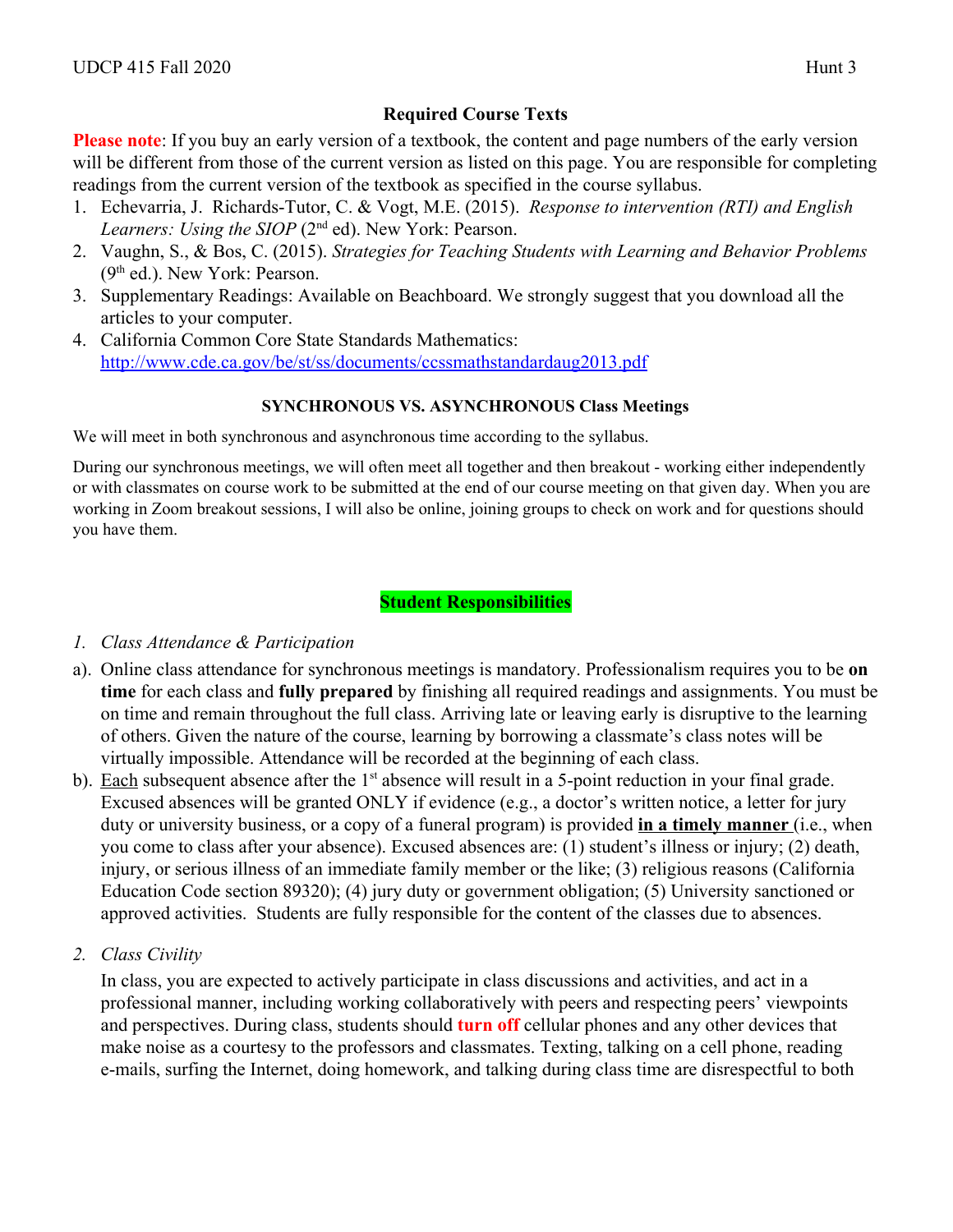### UDCP 415 Fall 2020  $\mu$  11 Hunt 4

the professors and classmates. If there is a good reason for having a cell phone turned on during class, the student must inform the professors at the beginning of a class meeting.

*3. Academic Honesty*

With respect to the academic honesty of students, it is expected that all material submitted as part of any class assignments, in or out of class, is the actual work of the student whose name appears on the material or is properly documented otherwise. The concept of academic honesty includes plagiarism as well as receiving improper assistance. Students found to have engaged in academic dishonesty are subject to review as per university academic policy

(http://www.csulb.edu/divisions/aa/research/our/information/policies/cheating/).

- *4. Course Syllabus, Course Materials, and Course Assignments*
- a). You are responsible for the information and requirements stated in this course syllabus; guidelines for course assignments; instructional materials and announcements posted on Beachboard; and email communications.
- b). You are expected to download all course-related materials to your computer and put them in respective folders and subfolders **BEFORE EACH CLASS MEETING**. Downloaded course materials should be in a folder or a subfolder from which you can easily retrieve. There is **NO class time** allocated for you to download or search course materials, which is just a huge waste of your valuable class time and your tuition! **You are expected to bring course materials to the class meeting as specified in the course schedule**.
- 3). Once you have completed this course, you will NOT have access to the course content on the Beachboard.
- *5. Quality of Assignments and Submission of Your Work*
- 1). You should word process all of your course assignments using 12-point font, black print, reasonable margins, numbered pages, and double-spacing.
- 2). Assignments are expected to have correct grammar, spelling, and punctuation.
- 3). It is your responsibility to label and submit each work (that is required to be submitted online) to a specific place on the Beachboard as specified in each guideline for a course assignment.
- 4). You are advised to keep a copy of each submitted work for your own records.
- *6. Due Dates*
- a). All course assignments are due on the date specified the course schedule.
- b). Given that you cannot control the teaching schedule in the classroom where you are completing your field work-related course assignments, you are required to inform, in an email, the professors of the reason for a late work (e.g., you cannot turn in lesson reflection on the due date because you were not able to teach the lesson due to a fire drill in your classroom). You should complete any fieldwork assignments once the teacher allows you to do so. Waiting until the end of the semester to complete your field work does not benefit your learning in this class and would put a burden on your cooperating teacher and his or her students.
- c). **Any course assignment that does not follow the guidelines will receive a grade of 0.**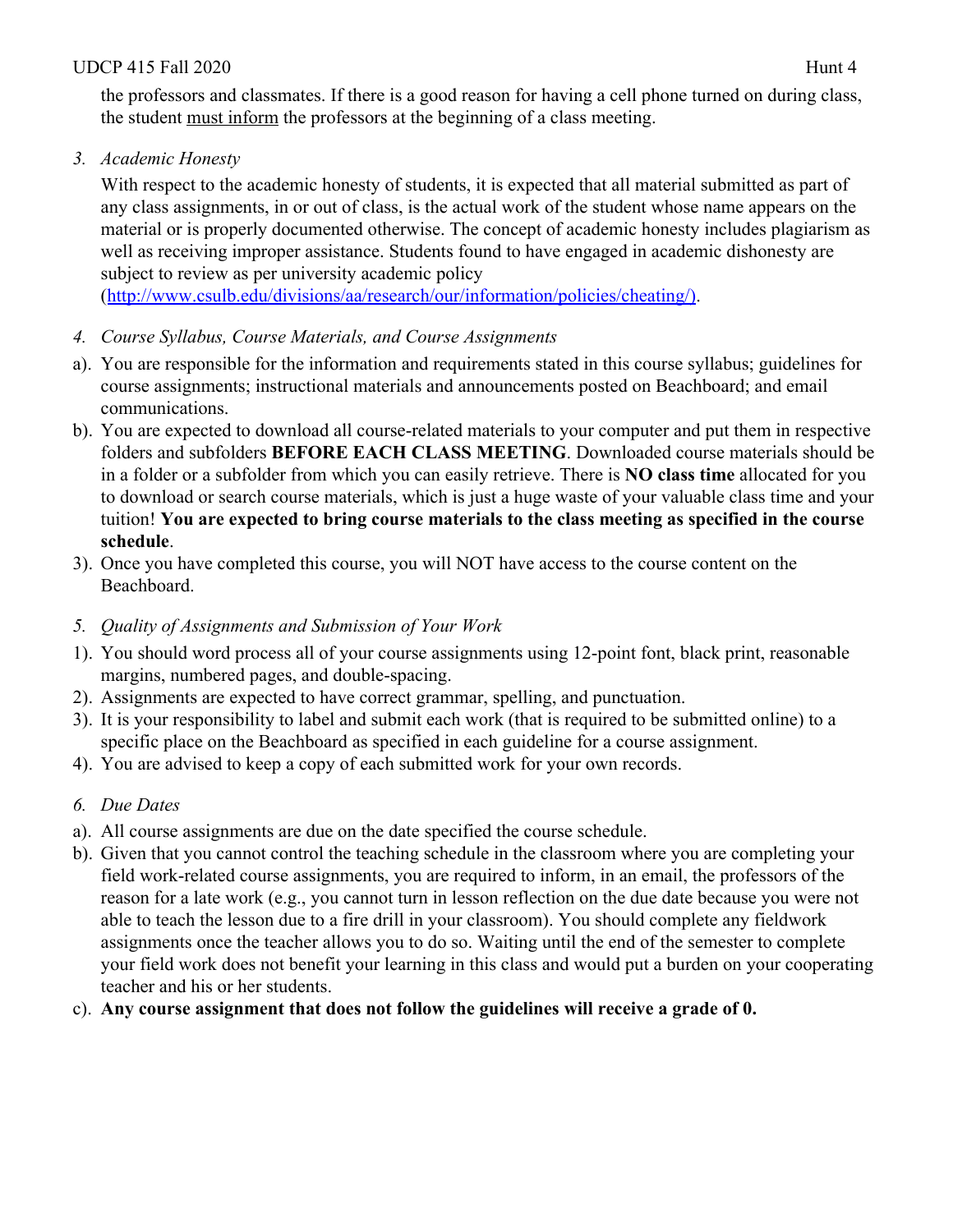#### UDCP 415 Fall 2020  $\mu$  5 Hunt 5

### *Statement Regarding Students with Disabilities*

*Students with a disability or medical restriction who are requesting a classroom or academic accommodation should contact the Bob Murphy Access Center (BMAC) located in the Student Success Center, #110, or by phone at 562-985-5401 or via email at BMAC@csulb.edu. The BMAC will work with the student to identify a reasonable accommodation in partnership with appropriate academic offices and medical providers. We encourage students to reach out to BMAC as soon as possible. It is the student's responsibility to notify the instructor in advance of the need for accommodation related to a university-verified disability.*

#### *Student Affairs Services and Programs for Students*

http://web.csulb.edu/divisions/students/programs.html

### *Student Affairs: Student Emergency Intervention and Wellness Program*

http://web.csulb.edu/divisions/students/studentdean/emergency\_grant/

The CSULB Student Emergency Intervention and Wellness Program (part of the *Basic Needs Program*) is a comprehensive initiative that identifies and immediately serves some of CSULB's most at-risk students which include our displaced students, food insecure students and students experiencing an emergency situation or crisis, such as the following:

Student Emergency Grant

The Meals Assistance Program (Feed a Need)

# Short-Term Emergency Housing Program

Criteria for eligibility include: Be an enrolled CSULB student; Be able to demonstrate an urgent financial need (Supporting documentation is helpful where appropriate); and Must have exhausted all sources of financial assistance and aid.

# *Student Learning Outcomes (SLOs)*

The following Student Learning Outcomes (SLOs) are aligned with the UDCP SLOs, which are based on the California Commission on Teacher Credentialing Standards for both MSCP and EDSP, the *Teaching Performance Expectations* (TPEs, revised and adopted March, 2013)

# *Program Student Learning Outcome addressed in this course:*

SLO 5 - Demonstrate and implement appropriate evidence-based interventions and develop IEPs for students with diverse learning needs within a Multi-tiered System of Support framework (focus on Tiers 2 & 3)

# *Course Student Learning Outcomes*

Upon successful completion of the course, students will:

- 1. Describe why students have difficulty in mathematics.
- 2. Identify evidence-based math interventions for students at-risk and with disabilities.
- 3. Describe explicit interventions at both Tier 2 and Tier 3.
- 4. Modify instruction for students with math difficulty and math disability in Tier 1.
- 5. Modify instruction for students with mild/moderate and moderate/severe disabilities to allow access to grade level content in mathematics.
- 6. Use screening instruments to identify students with math difficulties.
- 7. Use data-based individualization to develop and modify interventions.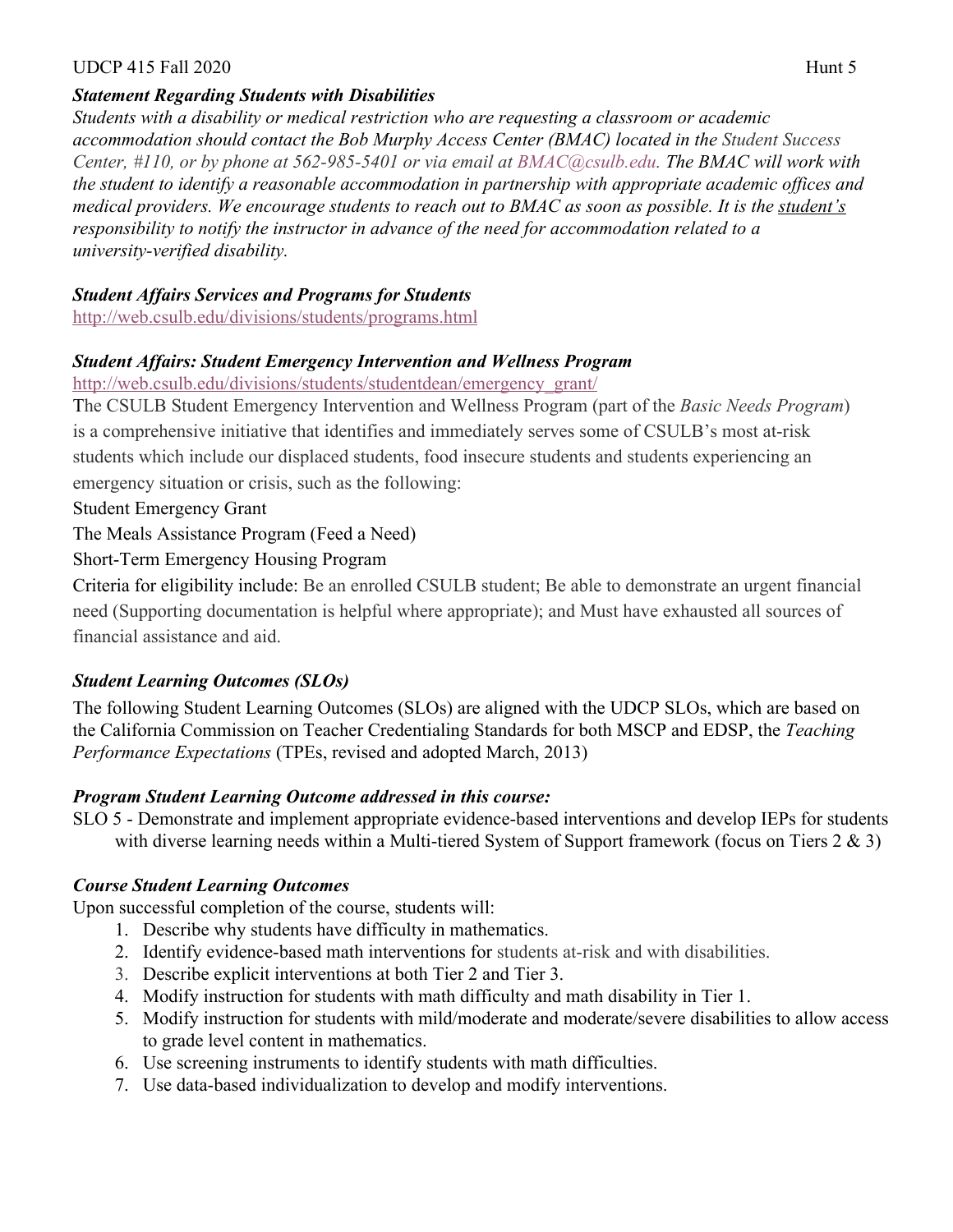- 8. Implement a mathematics intervention with a small group of students.
- 9. Use progress monitoring instruments to determine the effectiveness of interventions.
- 10. Write IEP goals in mathematics for students with disabilities.

#### **Course Assignments**

| <b>Assignment Description</b><br>*See detailed descriptions in the "Assignment Guidelines"<br>& Rubrics" section under Content on BeachBoard                                                                                                 | <b>Points</b>                            |
|----------------------------------------------------------------------------------------------------------------------------------------------------------------------------------------------------------------------------------------------|------------------------------------------|
| <b>IRIS Modules</b>                                                                                                                                                                                                                          | 10 points each $x = 20$                  |
| Reading Quizzes/Discussion Boards                                                                                                                                                                                                            | 5 points each $x$ 5=25                   |
| Lesson Plan Modification: Modify a grade level lesson plan<br>for a student with a mild/moderate or moderate/severe<br>disability. (In class)                                                                                                | 20 points                                |
| Intervention Project: Develop a tier 2 or 3 intervention for a<br>small group $(3-5)$ students in one of the 4 target areas. Monitor<br>student progress throughout the intervention. Reflect on<br>intervention outcomes and effectiveness. | Part $1=35$ points<br>Part $2=55$ points |
| IEP Goals and Objectives Project: Develop IEP goals and<br>objectives in mathematics for students with disabilities.                                                                                                                         | 30 points                                |
| Participation                                                                                                                                                                                                                                | 15 points                                |

#### **Evaluation**

**This is a comprehensive, hands-on course that requires you to have considerable outside class preparation and commitment in addition to the field experience in elementary classrooms.** If you find yourself unable to complete the course assignments on time, you are highly encouraged to review the withdrawal policy in the CSULB Fall 2020 Schedule. Incomplete grades are RARELY given in this course and only in cases of extreme circumstances. Becoming "overloaded" or "overwhelmed" does not constitute an emergency. You will need to keep your instructors informed if you are experiencing difficulty in meeting the given deadlines.

*Grading Scale*:

| $A=180-200$ | $B=160-179$ | $C=140-159$ | $D=139-120$ | $F=0-119$ |
|-------------|-------------|-------------|-------------|-----------|
|             |             |             |             |           |

#### **Syllabus Changes**

The instructor reserves the right to alter this syllabus and/or the structure of the course, including components of the BeachBoard platform, assignments and deadlines, if situations arise that necessitate doing so.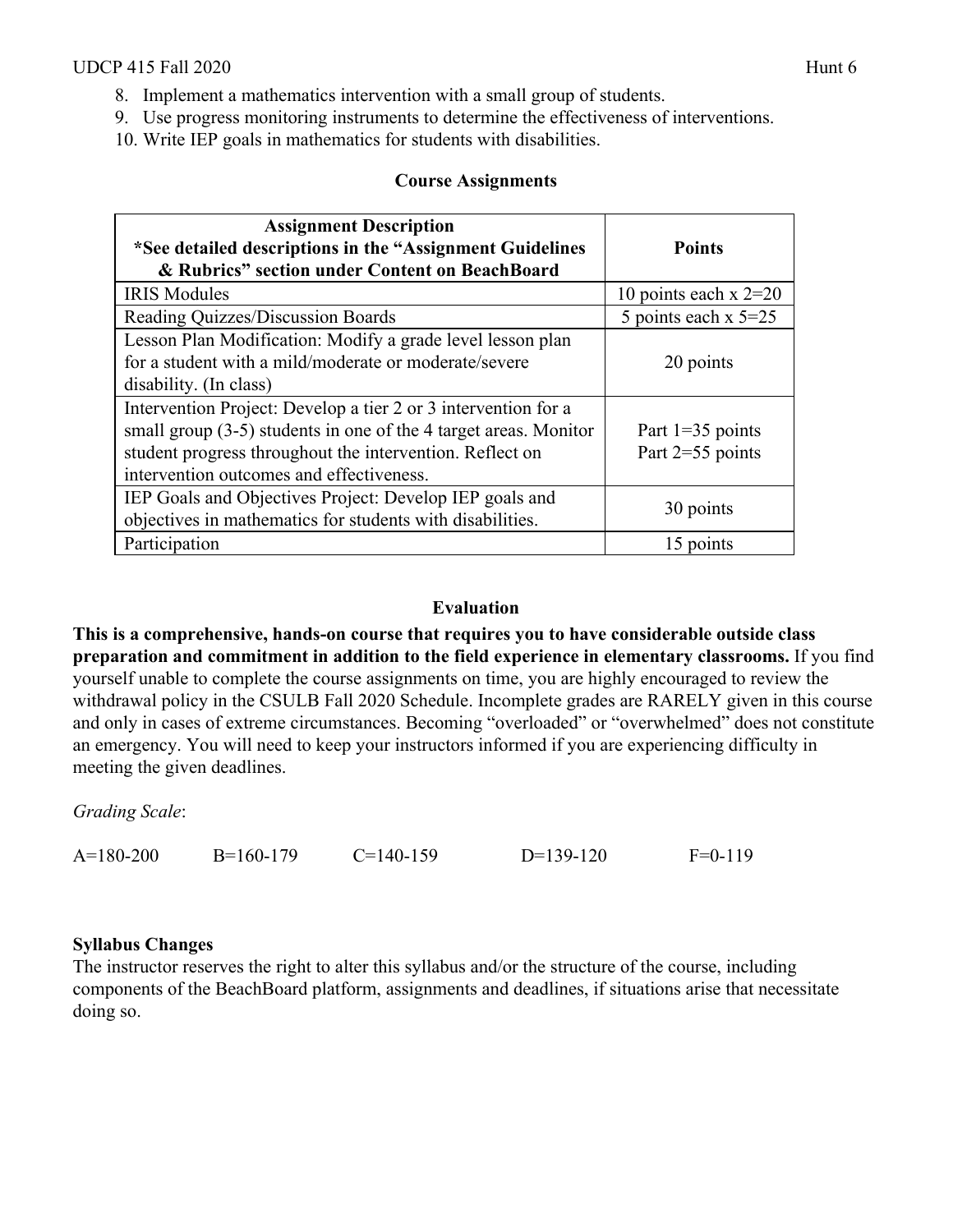# **Course Schedule (Subject to Change)**

| <b>Date</b>                  | <b>Topics</b>                                                                                                                                                                                                                                                                                                                   | <b>Readings and Assignments</b>                                                                                                                                                                   |
|------------------------------|---------------------------------------------------------------------------------------------------------------------------------------------------------------------------------------------------------------------------------------------------------------------------------------------------------------------------------|---------------------------------------------------------------------------------------------------------------------------------------------------------------------------------------------------|
| 8/27<br>(Week 1)             | *SYNCHRONOUS MEETING<br>Welcome<br>The Hunt Syllabus Scavenger Hunt<br>$\bullet$<br>Overview of Course and Course<br>Assignments<br>Week 1 Discussion Board                                                                                                                                                                     | <b>Readings:</b><br>N/A<br><b>Assignments Due:</b><br>Week 1 Discussion Board                                                                                                                     |
| 9/3<br>(Week 2)              | <b>*ASYNCHRONOUS MEETING</b><br>Tier 1 Interventions for students with Math<br><b>Difficulty and Disabilities</b><br>Common Core State Standards-critical math<br>content<br>Why do students struggle in mathematics?<br>$\bullet$<br>Research-based instructional design<br>$\bullet$<br>principles (Evidence-Based Practices) | <b>Readings:</b><br><b>CCSS</b> for Mathematics<br>Powell et al. article<br>$\bullet$<br>Vaughn & Bos (Ch. 11) pp. 361-366;<br>$\bullet$<br>391-395<br><b>Assignments Due:</b><br>Reading Quiz #1 |
| 9/10<br>(Week 3)             | <b>*ASYNCHRONOUS MEETING</b><br><b>Screening Students for Risk</b><br><b>IRIS Module - MTSS/RTI: Mathematics</b><br>https://iris.peabody.vanderbilt.edu/module/rt<br>i-math/#content                                                                                                                                            | <b>Readings:</b><br>N/A<br><b>Assignments Due:</b><br>Choose Students for Intervention<br>$\bullet$                                                                                               |
| 9/17<br>$( \text{Week } 4 )$ | *SYNCHRONOUS MEETING<br><b>Monitoring Student Progress</b><br>$\bullet$<br>Data-Based Decision Making<br>$\bullet$<br><b>Acadience Math Practice</b>                                                                                                                                                                            | <b>Readings:</b><br>Review Echevarria, Richards-Tutor, &<br>Vogt - Ch. 3<br>Vaughn & Bos Ch. 11 pp. 366-371<br><b>Assignments Due:</b><br>IRIS Module (Uploaded to Dropbox)                       |
| 9/24<br>(Week 5)             | <b>*ASYNCHRONOUS MEETING</b><br>Explicit interventions for Tier 2: Targeting<br>specific mathematical concepts<br>Number sense<br>a.<br>Word problems<br>$\mathbf b$ .<br>Concrete-Representational-Abstract<br>c.                                                                                                              | <b>Readings:</b><br>Vaughn & Bos Ch. 11 pp. 371-382<br><b>Assignments Due:</b><br><b>Collect Baseline Data</b>                                                                                    |
| 10/1<br>$( \text{Week } 6)$  | *SYNCHRONOUS MEETING<br>** Set up appt (by phone or in person) to discuss<br>data and content of intervention                                                                                                                                                                                                                   | <b>Readings:</b><br>Vaughn & Bos Ch. 11 pp. 382-391<br>$\bullet$<br><b>Assignments Due:</b><br><b>Discussion Board</b><br>Lesson 1 Draft Due                                                      |
| 10/8<br>(Week 7)             | *ASYNCHRONOUS MEETING                                                                                                                                                                                                                                                                                                           | <b>Readings:</b><br>Readings on Beachboard                                                                                                                                                        |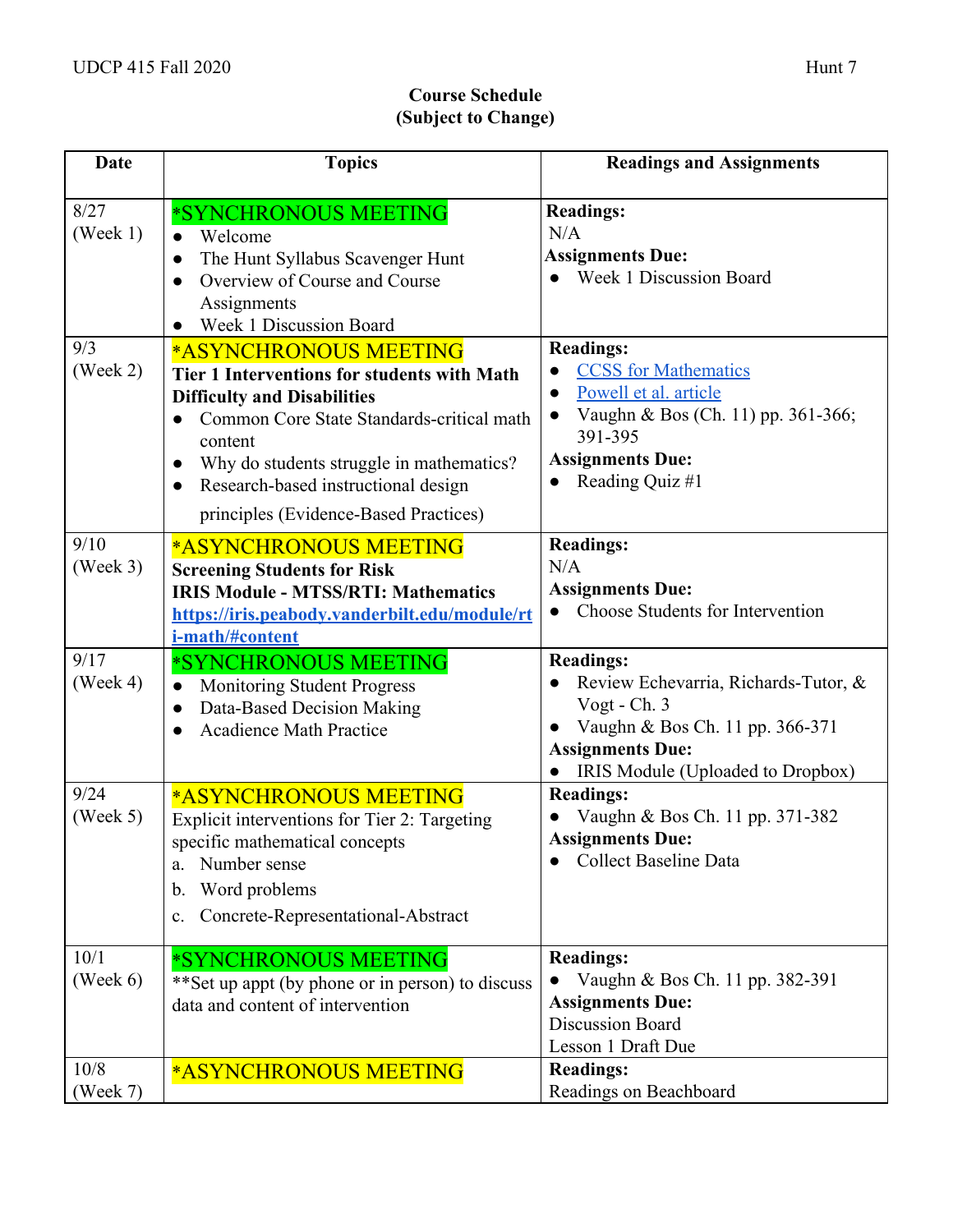|                              | Explicit interventions for Tier 2: Targeting<br>specific mathematical concepts<br>Algebra<br>a.<br>b. Ratios and proportions                                                                                                                             | <b>Assignments Due:</b><br>Math Intervention Project Part 1                                                                               |
|------------------------------|----------------------------------------------------------------------------------------------------------------------------------------------------------------------------------------------------------------------------------------------------------|-------------------------------------------------------------------------------------------------------------------------------------------|
| 10/15<br>$( \text{Week } 8)$ | *ASYNCHRONOUS MEETING<br><b>INTERVENTION WEEK 1</b><br><b>ONLINE CLASS—IRIS Case Studies</b><br>Identifying and Addressing Student Errors<br>Tier 3 - Intensive Intervention for students with<br>Persistent and Severe Learning Difficulties in<br>Math | <b>Readings:</b><br>N/A<br><b>Assignments Due:</b><br>N/A                                                                                 |
| 10/22<br>(Week 9)            | *SYNCHRONOUS MEETING<br><b>INTERVENTION WEEK 2</b><br>Modifying and adapting the core curriculum for<br>students with mild/moderate disabilities and<br>moderate/severe disabilities                                                                     | <b>Readings:</b><br>N/A<br><b>Assignments Due:</b><br><b>IRIS Case Studies</b><br>Bring mathematics lesson from last<br>semester EDEL 462 |
| 10/29<br>(Week $10$ )        | *ASYNCHRONOUS MEETING<br><b>INTERVENTION WEEK 3</b><br>Individual Appt with Instructor about<br>Intervention Project; Work on Intervention<br>Projects<br>Appt 12-3                                                                                      | <b>Readings:</b><br>N/A<br><b>Assignments Due:</b><br>Modified Lesson Plan                                                                |
| 11/5<br>(Week $11$ )         | <b>*ASYNCHRONOUS MEETING</b><br>Developing an IEP<br>-Supports and Services<br>-Measuring and reporting progress<br>-Collaboration and the IEP team                                                                                                      | <b>Readings:</b><br>Readings on Beachboard<br><b>Assignments Due:</b><br>Draft of Math Intervention Project - Part 2                      |
| 11/12<br>(Week 12)           | <b>*ASYNCHRONOUS MEETING</b><br><b>ONLINE CLASS-IRIS Information Briefs</b><br>(Mathematics)                                                                                                                                                             | <b>Readings:</b><br>N/A<br><b>Assignments Due:</b><br>Math Intervention Project - Part 2                                                  |
| 11/19<br>(Week $13$ )        | *SYNCHRONOUS MEETING<br>Developing an IEP<br>-Present Levels of Performance (Math)<br>-IEP Goals (Math)                                                                                                                                                  | <b>Readings:</b><br>Readings on Beachboard<br><b>Assignments Due:</b><br>IRIS Information Briefs (Mathematics)                            |
| 11/26                        | No School or Classes - Thanksgiving Break                                                                                                                                                                                                                | <b>Readings:</b><br>N/A<br><b>Assignments Due:</b><br>N/A                                                                                 |
| 12/3<br>(Week 14)            | *SYNCHRONOUS MEETING<br>Developing an IEP<br>-Present Levels of Performance (Math)<br>-IEP Goals (Math)                                                                                                                                                  | <b>Readings:</b><br>N/A<br><b>Assignments Due:</b><br>Draft of IEP Math PLPs and Goals                                                    |